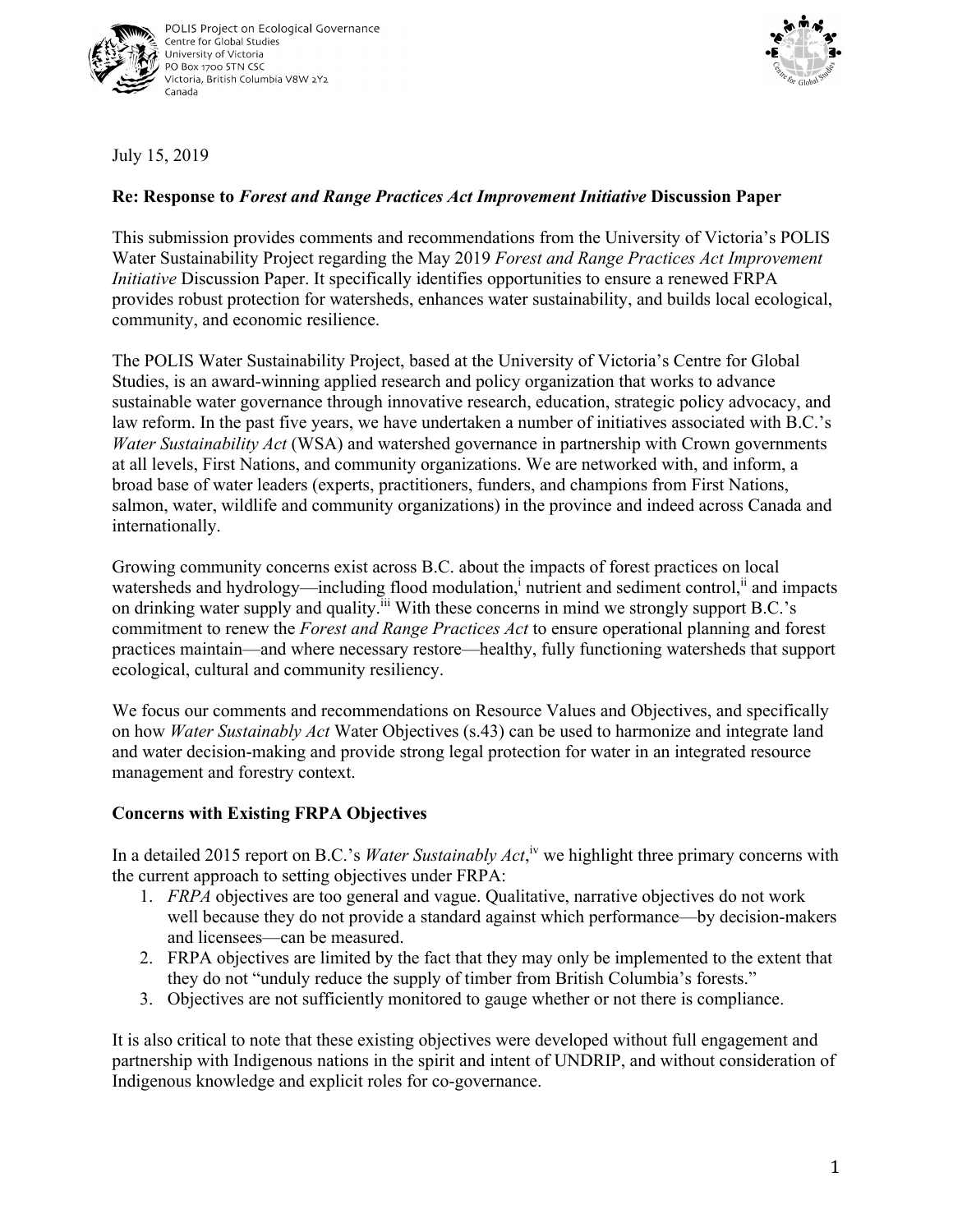

POLIS Project on Ecological Governance Centre for Global Studies University of Victoria PO Box 1700 STN CSC Victoria, British Columbia V8W 2Y2 Canada



To address these concerns, it is our view that the following characteristics must reflected in key legislation (FRPA) and future objectives, and that existing objectives should be updated to align with these requirements:

- 1. Objectives must be specific and quantitative.
- 2. Government must not embed exceptions or exemptions that permit decision-makers to delay or avoid considering objectives.
- 3. The specific criteria and thresholds that indicate whether an objective's purpose is being met must be established using clear and transparent scientific methods and Indigenous knowledge.
- 4. Meaningful engagement with Indigenous Nations in areas where objectives will impact traditional territories must be established and should include opportunities to explore codevelopment of objectives and co-governance where such a desire exists.
- 5. An independent body must verify and monitor objectives to ensure they are achieving their purpose.

## **Recommendations for FRPA Changes**

- Explicitly reference *Water Sustainably Act* water objectives (WSA s. 43) as the FRPA objectives for water. These objectives (for water quality, quantity, and aquatic ecosystem health) must be specific, measurable, required for consideration in decision-making and in site- and landscape-level planning, and legally enforceable – as part of an effective integrated resource management approach.
- Prioritize the protection of water/watershed values (especially drinking water) over timber. Remove the constraining "without unduly reducing the supply of timber from British Columbia's forests" from all FRPA legal objectives and from the Government Actions Regulation. Add the constraining "without unduly reducing the resilience of ecosystems" to timber and other 'use' objectives.
- Legally establish a hierarchy of objectives that prioritizes maintaining and where necessary restoring ecosystem composition, structure and function, recognizing that without healthy ecosystems other social, economic and cultural objectives cannot be met.
- Move legal objectives from the Forest Planning & Practices Regulation to the body of the FRPA legislation itself.

Thank you for the opportunity to provide feedback on this important legislation. If you have any questions or to follow up, please contact Rosie Simms at water $\omega$  polisproject.org.

On behalf of the University of Victoria's POLIS Water Sustainability Project team,

Oli Ere

Oliver M. Brandes, BA(H) DipRNS M.Econ J.D. Co-Director, POLIS Project on Ecological Governance Associate Director, Centre for Global Studies Adjunct Professor, Faculty of Law and School of Public Administration Senior Research Fellow, Centre for Global Studies Chair, Forum for Leadership on Water (FLOW)

Livino

Rosie Simms, BA&Sc(H), MA. Water Law/Policy Research Lead & Project Manager POLIS Water Sustainability Project University of Victoria